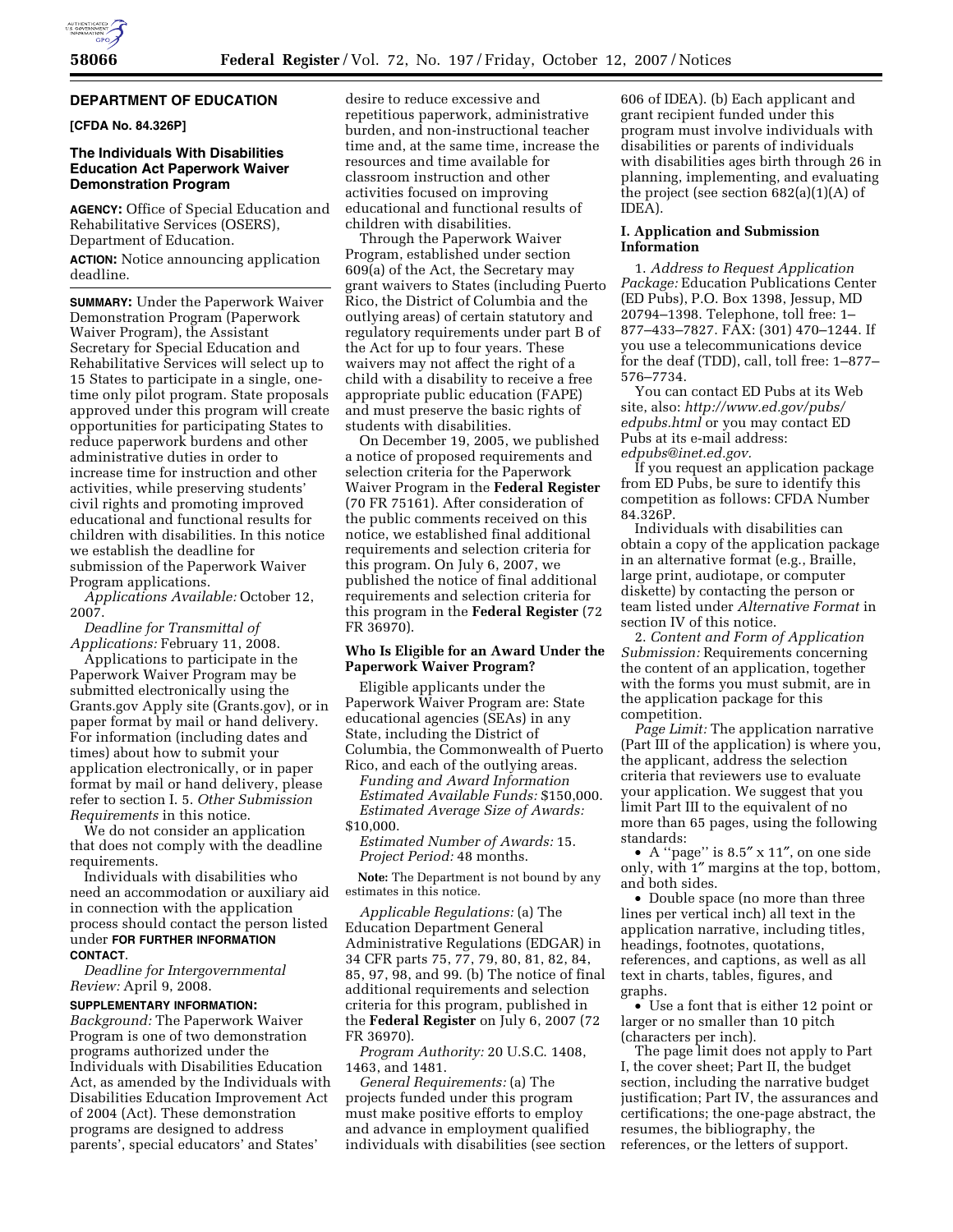However, the page limit does apply to all of the application narrative section.

3. *Intergovernmental Review:* This program is subject to Executive Order 12372 and the regulations in 34 CFR part 79. Information about Intergovernmental Review of Federal Programs under Executive Order 12372 is in the application package for this competition.

4. *Funding Restrictions:* We reference regulations outlining funding restrictions in the *Applicable Regulations* section in this notice.

5. *Other Submission Requirements:*  Applications under this competition may be submitted electronically or in paper format by mail or hand delivery. a. *Electronic Submission of* 

*Applications.* 

To comply with the President's Management Agenda, we are participating as a partner in the Governmentwide Grants.gov Apply site. Paperwork Waiver Program, CFDA Number 84.326P, is included in this project. We request your participation in Grants.gov.

If you choose to submit your application electronically, you must use the Governmentwide Grants.gov Apply site at *http://www.Grants.gov*. Through this site, you will be able to download a copy of the application package, complete it offline, and then upload and submit your application. You may not e-mail an electronic copy of an application to us.

You may access the electronic application for the Paperwork Waiver Program competition at *http:// www.Grants.gov*. You must search for the downloadable application package for this program or competition by the CFDA number. Do not include the CFDA number's alpha suffix in your search (e.g., search for 84.326, not 84.326P).

*Please note the following:* 

• Your participation in Grants.gov is voluntary.

• When you enter the Grants.gov site, you will find information about submitting an application electronically through the site, as well as the hours of operation.

• Applications received by Grants.gov are date and time stamped. Your application must be fully uploaded and submitted and must be date and time stamped by the Grants.gov system no later than 4:30 p.m., Washington, DC time, on the application deadline date. Except as otherwise noted in this section, we will not consider your application if it is date and time stamped by the Grants.gov system later than 4:30 p.m., Washington, DC time, on the application deadline date. When we

retrieve your application from Grants.gov, we will notify you if we are rejecting your application because it was date and time stamped by the Grants.gov system after 4:30 p.m., Washington, DC time, on the application deadline date.

• The amount of time it can take to upload an application will vary depending on a variety of factors, including the size of the application and the speed of your Internet connection. Therefore, we strongly recommend that you do not wait until the application deadline date to begin the submission process through Grants.gov.

• You should review and follow the Education Submission Procedures for submitting an application through Grants.gov that are included in the application package for this competition to ensure that you submit your application in a timely manner to the Grants.gov system. You can also find the Education Submission Procedures pertaining to *Grants.gov* at *http://e-Grants.ed.gov/help/* 

*GrantsgovSubmissionProcedures.pdf.*  • To submit your application via Grants.gov, you must complete all steps in the Grants.gov registration process (see *http://www.grants.gov/applicants/ get*\_*registered.jsp*). These steps include (1) registering your organization, a multi-part process that includes registration with the Central Contractor Registry (CCR); (2) registering yourself as an Authorized Organization Representative (AOR); and (3) getting authorized as an AOR by your organization. Details on these steps are outlined in the Grants.gov 3-Step Registration Guide (see *http:// www.grants.gov/section910/Grants. govRegistrationBrochure.pdf*). You also must provide on your application the same D-U-N-S Number used with this registration. Please note that the registration process may take five or more business days to complete, and you must have completed all registration steps to allow you to submit successfully an application via Grants.gov. In addition you will need to update your CCR registration on an annual basis. This may take three or more business days to complete.

• You will not receive additional point value because you submit your application in electronic format, nor will we penalize you if you submit your application in paper format.

• If you submit your application electronically, you must submit all documents electronically, including all information you typically provide on the following forms: Application for Federal Assistance (SF 424), the Department of Education Supplemental Information for SF 424, Budget Information—Non-Construction Programs (ED 524), and all necessary assurances and certifications. Please note that two of these forms—the SF 424 and the Department of Education Supplemental Information for SF 424 have replaced the ED 424 (Application for Federal Education Assistance).

• If you submit your application electronically, you must attach any narrative sections of your application as files in a .DOC (document), .RTF (rich text), or .PDF (Portable Document) format. If you upload a file type other than the three file types specified in this paragraph or submit a passwordprotected file, we will not review that material.

• Your electronic application must comply with any page-limit requirements described in this notice.

• After you electronically submit your application, you will receive from Grants.gov an automatic notification of receipt that contains a Grants.gov tracking number. (This notification indicates receipt by Grants.gov only, not receipt by the Department.) The Department then will retrieve your application from Grants.gov and send a second notification to you by e-mail. This second notification indicates that the Department has received your application and has assigned your application a PR/Award number (an EDspecified identifying number unique to your application).

• We may request that you provide us original signatures on forms at a later date.

*Application Deadline Date Extension in Case of Technical Issues with the Grants.gov System:* If you are experiencing problems submitting your application through Grants.gov, please contact the Grants.gov Support Desk at 1–800–518–4726. You must obtain a Grants.gov Support Desk Case Number and must keep a record of it.

If you are prevented from electronically submitting your application on the application deadline date because of technical problems with the Grants.gov system, we will grant you an extension until 4:30 p.m., Washington, DC time, the following business day to enable you to transmit your application electronically or by hand delivery. You also may mail your application by following the mailing instructions described elsewhere in this notice.

If you submit an application after 4:30 p.m., Washington, DC time, on the application deadline date, please contact the person listed under **FOR FURTHER INFORMATION CONTACT** in section III in this notice and provide an